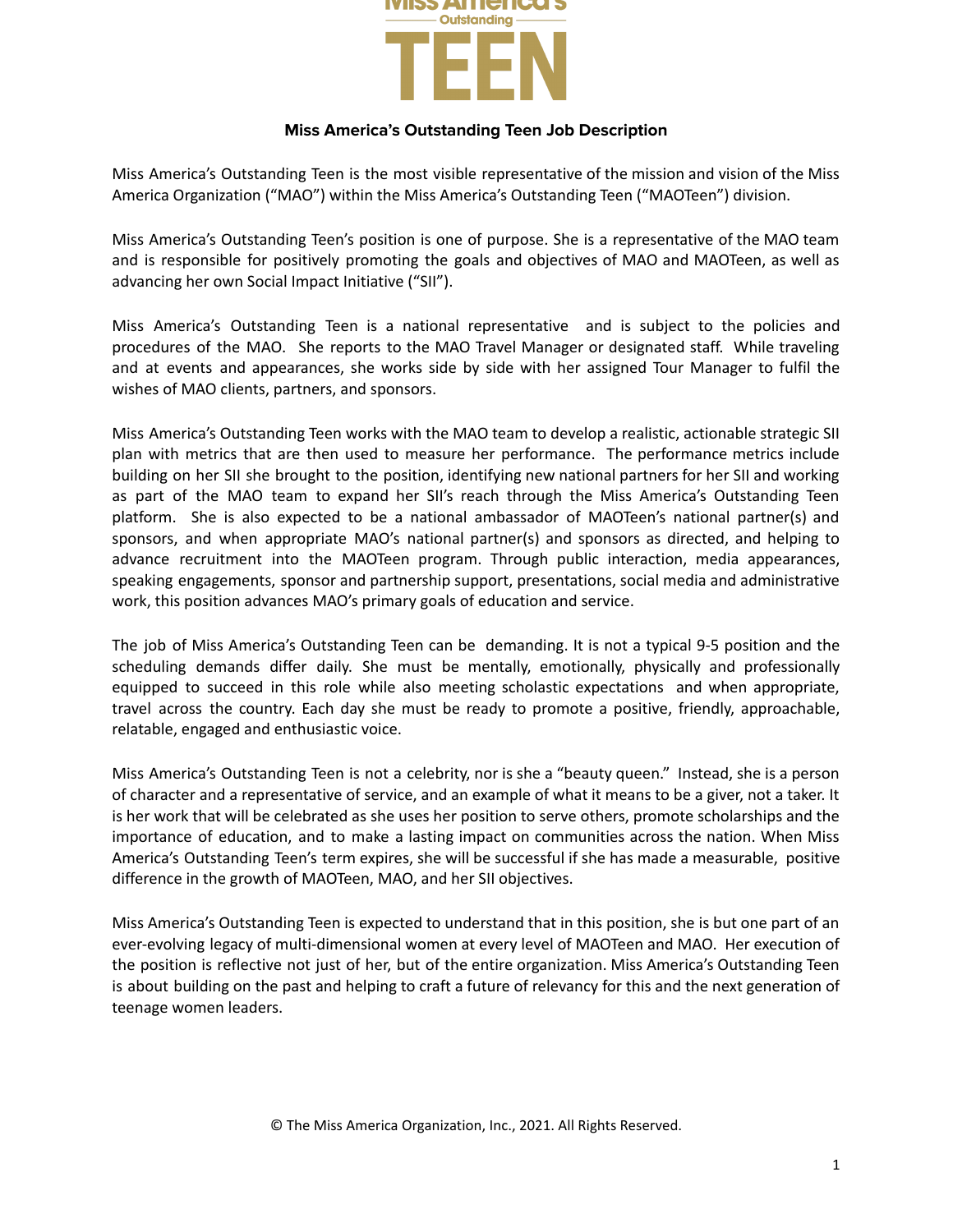- Serve as a national spokesperson for the Miss America Organization's MAOTeen division in furtherance of the mission and vision
- As a representative of the staff, work as a team member to help develop goals and facilitate the execution of her SII
- If required, Travel under the direction of a Tour Manager and/or Promotions Manager
- Research, prepare and deliver public appearance presentations, performances and speeches
- Serve as a spokesperson and brand ambassador for MAOTeen's and if appropriate, MAO's national partners
- Research and prepare content such as short videos, blogs, op-eds and/or thought-pieces for media and social/digital outlets
- Serve as a voice on timely issues for her generation
- Maintain and manage her personal social media accounts in accordance with MAO policy
- Be an example to and inspire potential candidates
- Perform administrative tasks relevant to her position: email correspondence, expense reports, metric reporting, thank you notes, and other tasks as directed
- Help build on recruitment and interest opportunities to bring new teenage women into the fold.
- Build on the legacy of Miss America's Outstanding Teen by leaving MAOTeen better than she found it

## **Required skills and experiences:**

- Outstanding interpersonal skills
- "Can do," team player attitude
- Ability to problem solve
- Desire to adapt to almost any situation
- Desire to be with and speak with people
- Excellent public speaking and presenting skills
- Exceptional written and verbal communicator
- Ability to use both Microsoft and Google productivity software
- Show up for and execute work professionally when required
- Be on time (which means early) and meet all daily deadlines
- Understanding of client-facing hospitality and service
- Strong discernment of and ability to interact with media
- Good at taking direction with a desire to learn, grow, and develop
- Ability to set SII goal metrics and establish a plan to execute by "getting your hands dirty" and digging into creating change
- Desire to advance a more diverse and inclusive program
- A sense of humility and humor